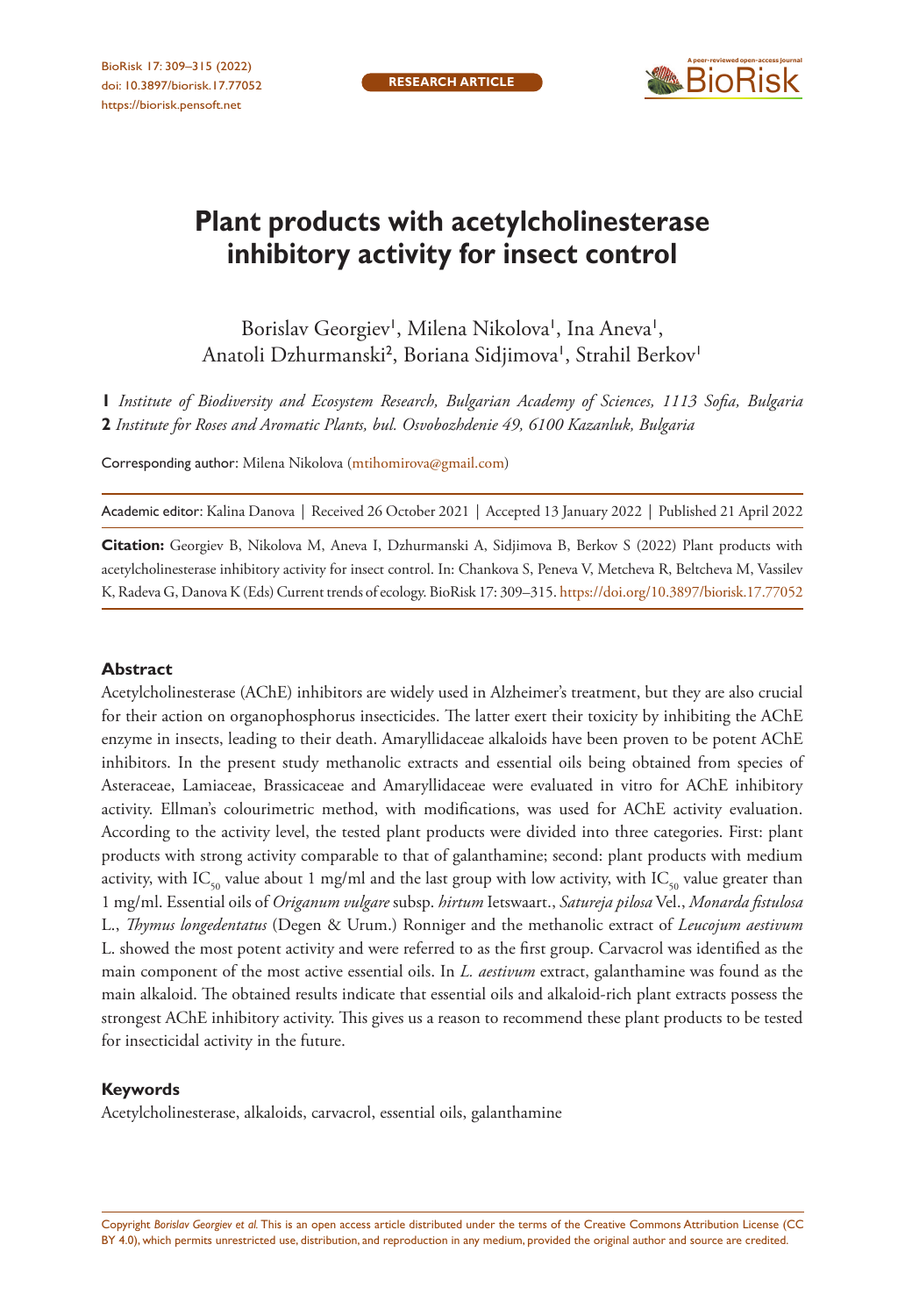# **Introduction**

The use of natural products as an alternative to synthetic insecticides is a priority for modern agriculture. At the root of the mechanism of action of organophosphorus insecticides is acetylcholinesterase inhibition (López et al. 2002; Lopez and Pascual-Villalobos 2010; Pang 2014; Mladenović et al. 2018). Amaryllidaceae alkaloids and terpenoids are secondary metabolites with proven high AChE inhibitory activity (López et al. 2002; Elgorashi et al. 2004; Wojtunik-Kulesza et al. 2017). Plant species of Amaryllidaceae, Lamiaceae and Asteraceae are rich in compounds from these chemical groups. Mono-, sesqui- and diterpenes, together with phenols, esters, oxides, ketones, alcohols and aldehydes are the main components of essential oils. Extensive studies on essential oils reveal that they possess various biological activities of great importance, such as toxic and repellent (insecticidal) activity (Isman 2000; Pascual-Villalobos and Ballesta-Acosta 2003; García et al. 2005).

In the present study, methanolic extracts and essential oils from species of Amaryllidaceae, Asteraceae, Brassicaceae and Lamiaceae were evaluated in vitro for AChE inhibitory activity.

# **Materials and methods**

#### Plant material

Plant material was collected from natural localities of the studied species (*Artemisia santhonicum* L., *Artemisia lerchiana* L., *Micromeria dalmatica* Benth., *Thymus longedentatus* (Degen & Urum.) Ronniger, *Aurinia uechtritziana* (Bornm.) Cullen & T.R. Dudley, *Tanacetum parthenium* L., *Salvia forskaohlei* L., *Salvia sclarea* L., *Salvia aethiopis* L., *Thymus yankae* L., *Centaurea arenaria* M.Bieb. ex Willd., *Nepeta caria* L. and *Eupatorium perfoliatum* L.) or *ex situ* collections from the Institute of Biodiversity and Ecosystem Research (*Leucojum aestivum* L.) and the Institute of Roses and Aromatic Plants (*Origanum vulgare* subsp. *hirtum* Ietswaart., *Monarda fistulosa* L. and *Satureja pilosa* Vel.).

#### Extraction of plant material

*Methanolic extracts*. Air-dried powdered plant material (1 g) was extracted with methanol for 24 hours at room temperature. After filtration, the organic solution was evaporated and the dry extract stored at 4 °C until analysis.

*Essential oils.* The essential oil was extracted on a Clevenger apparatus by water distillation from 50 g of dry plant material in a flask with 500 ml water for 2 hours.

### Acetylcholinesterase (AChE) inhibition assay

Acetylcholinesterase inhibitory activity of all samples was determined using Ellman's colorimetric method, as modified by López et al. (2002). The assay was performed in 96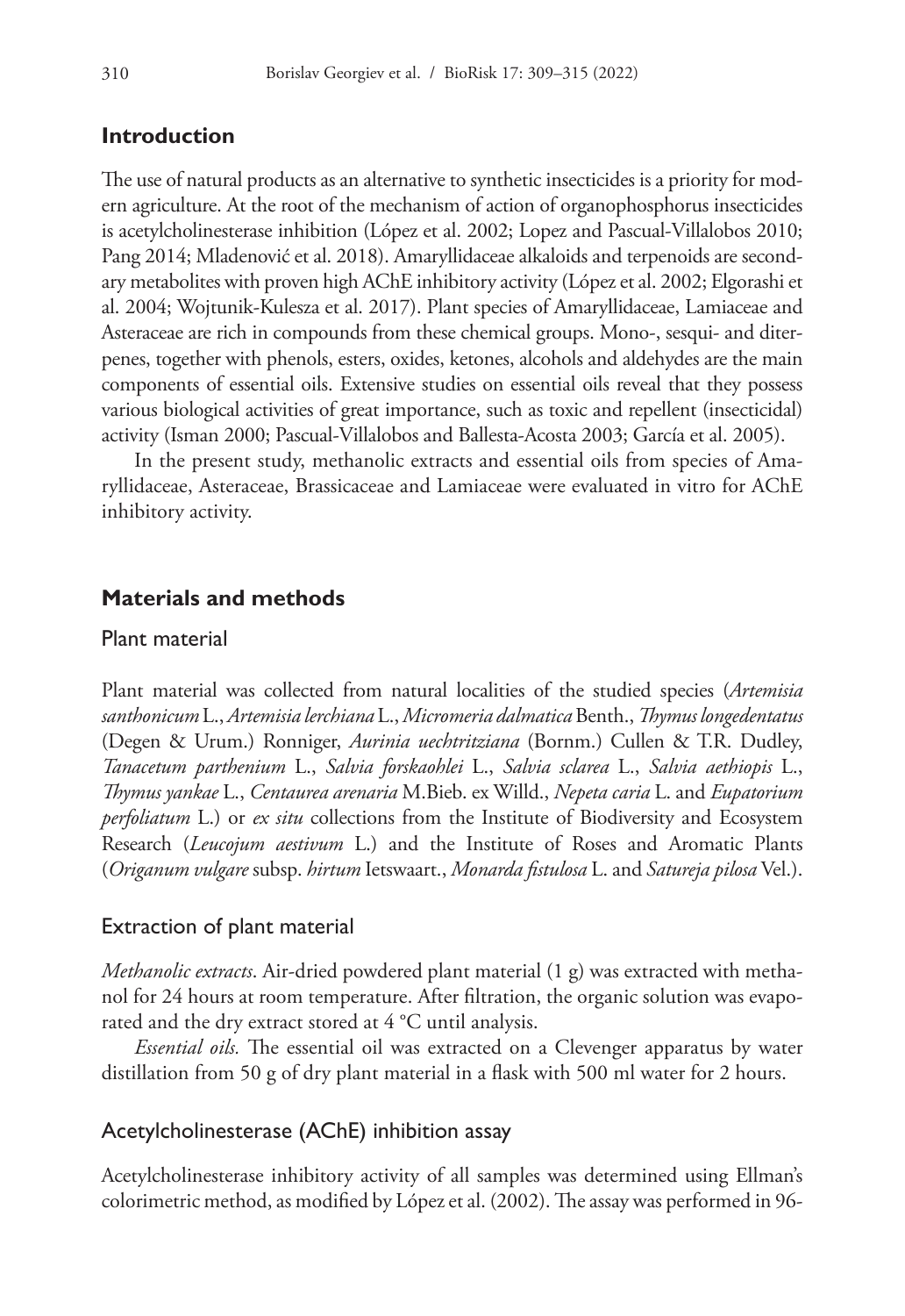well microplates. Acetylthiocholine iodide (ATCI) in a solution with 5,5'-dithiobis(2 nitrobenzoic acid) (DTNB) was used as a substrate for AChE from *Electrophorus electricus* (Sigma-Aldrich, Germany). Methanolic extracts and essential oils from the studied plants with concentrations between 0.001 and 1000 µg/ml were tested.

AChE (50 µl) at a concentration of 0.25 U/ml was dissolved in phosphate buffer (8 mM K<sub>2</sub>HPO<sub>4</sub>, 2.3 mM NaH<sub>2</sub>PO<sub>4</sub>, 0.15 M NaCl, pH 7.5) and 50 µl of the sample dissolved in the same buffer were added to the wells. The plates were incubated for 30 minutes at room temperature before the addition of  $100 \mu$  of the substrate solution  $(0.04 \text{ M Na}_2 \text{HPO}_4, 0.2 \text{ mM DTNB}, 0.24 \text{ mM ATCI}, pH 7.5)$ . The absorbance values were read on a microplate reader (BIOBASE, ELISA-EL10A, China) at 405 nm after 3 minutes. Enzyme activity was calculated as an inhibition percentage compared to an assay using a buffer without any inhibitor. Galanthamine was used as a positive control. The AChE inhibitory data were analysed in Microsoft Excel and the software package Prism 9 (Graph Pad Inc., San Diego, USA). The IC<sub>50</sub> values were measured in triplicate and the results are presented as means.

### GC/MS analysis

The most active samples were analysed for their bioactive components by GC/MS. The spectra were recorded on a Thermo GC, equipped with a Focus DSQ II mass detector, coupled to a HP-5MS capillary column (30 m length × 0.25 mm inner diameter  $\times$  0.25 µm film thickness). The chromatographic conditions for methanolic extracts and essential oils are described by Berkov et al. (2021) and by Traykova et al. (2019), respectively. The components were identified by comparing their mass spectra and retention indices (RI) with those of authentic standards and the National Institute of Standards and Technology (NIST) spectra library.

## **Results**

Eighteen samples  $-4$  essential oils and 14 methanolic extracts of 17 plant species were examined for AChE inhibitory activity by Ellman's colorimetric method, with modifications by López et al. (2002). The results are presented in Table 1.

According to the level of activity, the tested plant samples were divided into three groups. First group: plant samples with strong activity comparable to that of galanthamine (positive control: IC<sub>50</sub> 4.03  $\mu$ M = 0.0011 mg/ml), including the methanolic extract of *L. aestivum* and essential oils of *M. fistulosa*, *S. pilosa*, *O. vulgare* ssp *hirtum* and *T. longedentatus*; second group: plant products with moderate activity with  $IC_{50}$ value about 1 mg/ml, including the methanolic extracts of *S. aethiopsis*, *A. lerchiana*, *A. santhonicum*, *E.cannabinum*, *N. caria*, *M. dalmatica* and *O. vulgare* ssp *hirtum* and the last group with low activity with a  $IC_{50}$  value above 1 mg/ml; the third group comprises the rest of the samples which showed low activity. For *O. vulgare* ssp *hirtum*, it was shown that the essential oil is a stronger inhibitor of AChE than the methanolic extract.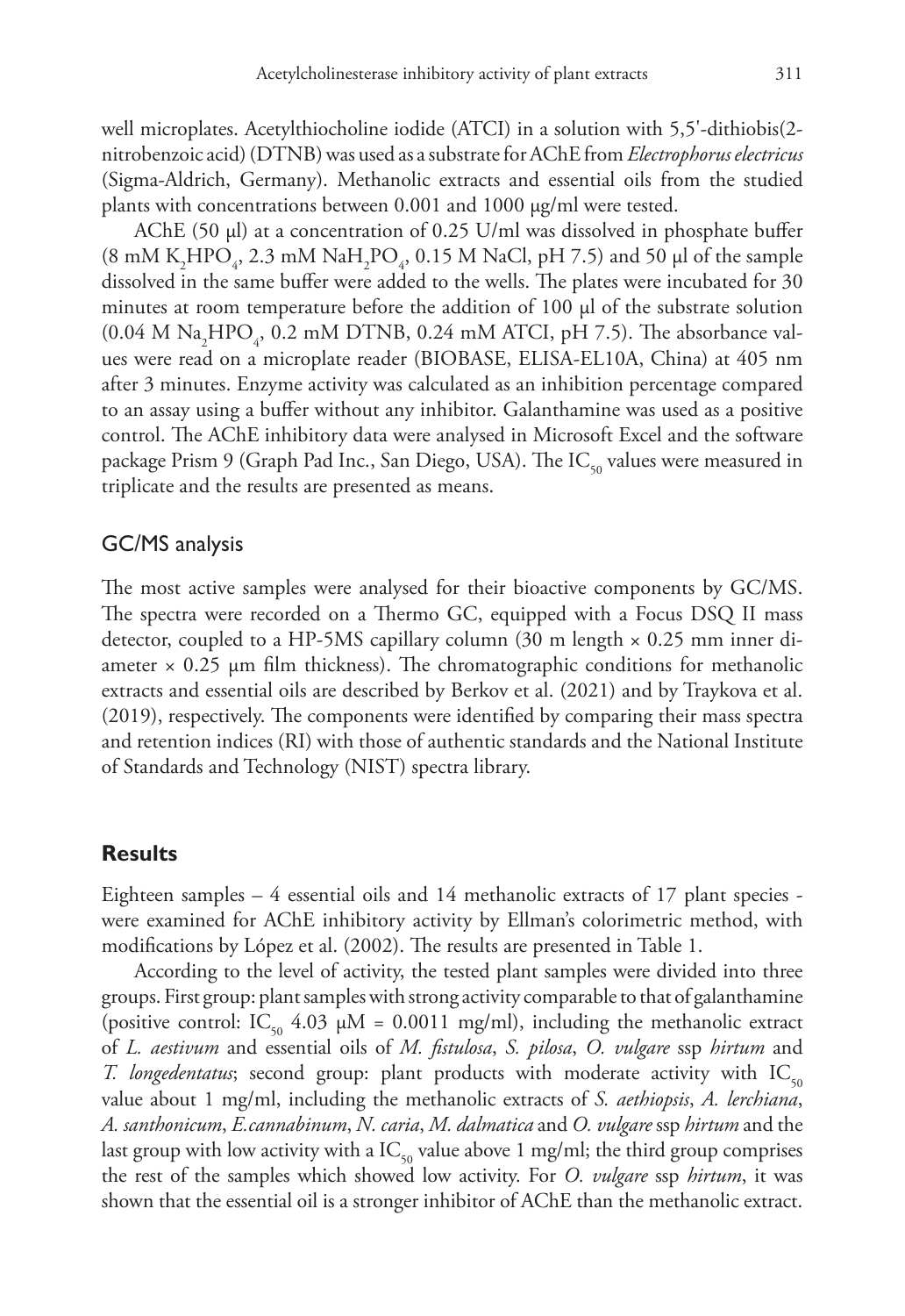| <b>Plant species</b>        | Extract/EO       | AChE activity $IC_{\epsilon_0}$ [mg/mL] |  |  |
|-----------------------------|------------------|-----------------------------------------|--|--|
| Amaryllidaceae              |                  |                                         |  |  |
| Leucojum aestivum           | MeOH             | 0.20                                    |  |  |
| Asteraceae                  |                  |                                         |  |  |
| Artemisia lerchiana         | MeOH             | 1.08                                    |  |  |
| Artemisia santhonicum       | MeOH             | 0.94                                    |  |  |
| Centaurea arenaria          | MeOH             | >1                                      |  |  |
| Eupatorium cannabinum       | MeOH             | 1.07                                    |  |  |
| Tanacetum parthenium        | MeOH             | >1                                      |  |  |
| <b>Brassicaceae</b>         |                  |                                         |  |  |
| Aurinia uechtritziana       | MeOH             | >1                                      |  |  |
| Lamiaceae                   |                  |                                         |  |  |
| Micromeria dalmatica        | MeOH             | 1.16                                    |  |  |
| Nepeta caria                | MeOH             | 1.12                                    |  |  |
| Origanum vulgare ssp hirtum | MeOH             | 0.73                                    |  |  |
| Salvia aethiopis            | MeOH             | 1.23                                    |  |  |
| Salvia forskaohlei          | MeOH             | >1                                      |  |  |
| Salvia sclarea              | MeOH             | >1                                      |  |  |
| Thymus yankae               | MeOH             | >1                                      |  |  |
| Monarda fistulosa           | EO               | 0.0042                                  |  |  |
| Origanum vulgare ssp hirtum | <b>EO</b>        | 0.30                                    |  |  |
| Satureja pilosa             | EO               | 0.0069                                  |  |  |
| Thymus longidentatus        | EO               | 0.72                                    |  |  |
| Galanthamine                | Positive control | 0.0011                                  |  |  |

**Table 1.** Acetylcholinesterase inhibitory activity of essential oils and methanolic extracts.

The most active samples were analysed for their bioactive components by GC/MS. The essential oil profiles of the studied samples are presented in Table 2. Monoterpenoid phenols – isomers carvacrol and thymol - were identified as main components of the essential oils of *S. pilosa*, *O. vulgare* ssp. *hirtum* and *M. fistulosa*. *p*-Cymene (16.26%) and *γ*-terpinene (16.07%) were found as the next most abundant constituents of *O. vulgare* ssp. *hirtum*. In the essential oil profile of *M. fistulosa*, thymoquinone (25.41%) and *p*-cymene (21.82%) were present in significant amounts. Neral and geranial were identified as major components of the essential oil of *T. longedentatus* with 24.9% and 27.95%, respectively.

In *L. aestivum* methanolic extract, galanthamine was found as the main alkaloid. In the methanolic extract of *O. vulgare* ssp., *hirtum* carvacrol (15.67%) was also detected, but in a much smaller amount compared to the essential oil. Rosmarinic acid (6.06%), flavonoid glycosides (1.49%), malic acid (1.09%) and catechin (0.23%) were also identified as bioactive compounds.

## **Discussion**

Four essential oils and 14 methanolic extracts were studied for AChE inhibitory activity. All studied essential oils showed significant activity and their profiles were determined by GC/MS. Isomers – carvacrol and thymol - were identified as the main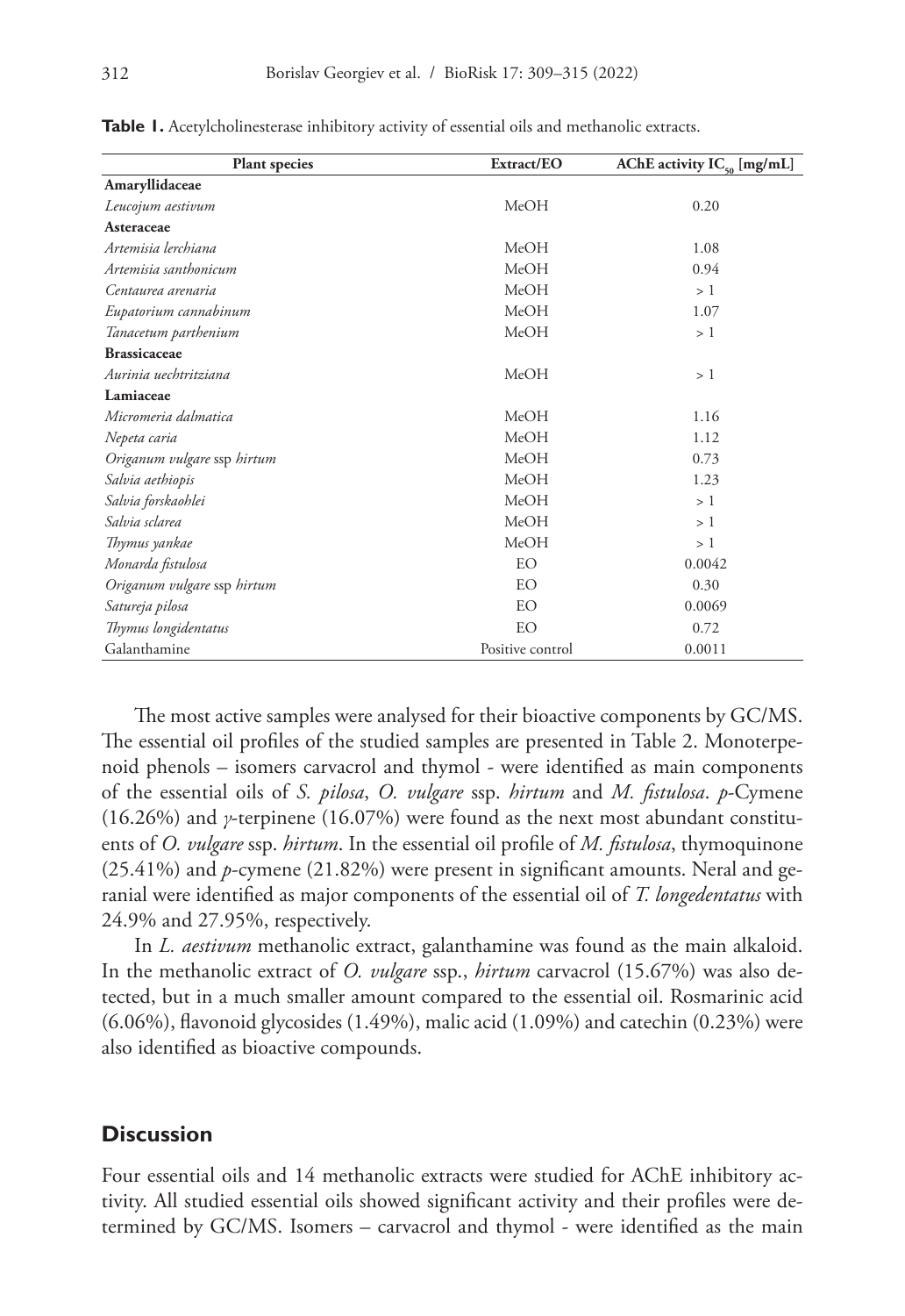| Compounds              | RI   | Studied essential oils |                 |       |       |
|------------------------|------|------------------------|-----------------|-------|-------|
|                        |      | Mf                     | O <sub>vb</sub> | Sp    | Tl    |
| $\alpha$ -Thujene      | 930  | 4.72                   | 4.66            |       |       |
| $\alpha$ -Pinene       | 932  | 1.29                   | 1.43            |       |       |
| Sabinene               | 971  |                        |                 |       | 0.43  |
| ß-Myrcene              | 988  |                        |                 | 4     |       |
| $p$ -Cymene            | 1025 | 21.82                  | 16.26           | 2.97  |       |
| trans-ß-Ocimene        | 1044 |                        |                 |       | 1.15  |
| $\gamma$ -Terpinene    | 1059 |                        | 16.07           | 1.04  |       |
| Camphor                | 1141 |                        |                 |       | 1.34  |
| Terpinen-4-ol          | 1175 | 0.98                   |                 |       | 0.74  |
| Neral                  | 1227 |                        |                 |       | 24.9  |
| Carvacrol methyl ether | 1245 | 1.98                   | 2.54            | 1.73  |       |
| Thymoquinone           | 1250 | 25.41                  |                 |       | 0.22  |
| Geranial               | 1264 |                        |                 |       | 27.96 |
| Thymol                 | 1290 | 19.75                  |                 | 30.58 |       |
| Carvacrol              | 1299 | 12.24                  | 51.18           | 50.54 | 0.19  |
| Neryl acetate          | 1359 |                        |                 |       | 12.79 |
| Caryophyllene          | 1466 | 0.69                   | 1.43            |       |       |
| Caryophyllene oxide    | 1590 |                        |                 | 1.18  |       |

**Table 2.** Main compounds identified in the essential oils of studied species (*Mf*: *M. fistulosa*; *Ovh*: *O. vulgare* ssp *hirtum*; *Sp*: *S. pilosa*; *Tl*: T. *longedentatus*); Area (%).

components of the essential oils of *S. pilosa*, *M. fistulosa* and *O. vulgare* ssp. *hirtum.* Carvacrol is a compound with a previously demonstrated strong AChE inhibitory activity (Jukic et al. 2007) and probably determines the activity of the essential oils. The established profile of *O. vulgare* ssp. *hirtum* is in accordance with data reported in literature for the natural populations of the species in Bulgaria from East Rhodopes, Strumska Valley and cultivated areas (Konakchiev et al. 2004; Alekseeva et al. 2021; Baycheva and Dobreva 2021). The composition of *S. pilosa* and *M. fistulosa* corresponds to that reported by Semerdjieva et al. (2020) and Ghosh et al. (2020), respectively. Citral isomers neral and geranial were determined as main components of the essential oil profile of *T. longedentatus* (Aneva et al. 2019).

Essential oils of many plant species have been examined as an alternative to synthetic insecticides (Isman 2000; Pascual-Villalobos and Ballesta-Acosta 2003; García et al. 2005).

To the best of our knowledge, we report for the first time AChE activity of the essential oils of *O. vulgare* ssp. *hirtum*, *T. longedentatus S. pilosa* and *M. fistulosa*. The established strong inhibitory activity of the tested essential oils is a prerequisite for the presence of insecticidal activity. For *O. vulgare* ssp *hirtum*, it was shown that the essential oil is a stronger inhibitor of AChE than the methanolic extract. Assuming the activity is dependent on the presence of carvacrol, the difference in its content between the essential oil and the methanolic extract may also determine the difference in AChE activity.

As galanthamine is a classic example for a substance with potent AChE inhibitory activity (Sramek et al. 2000), it undoubtedly determines the activity of the methanolic extract of *L. aestivum*.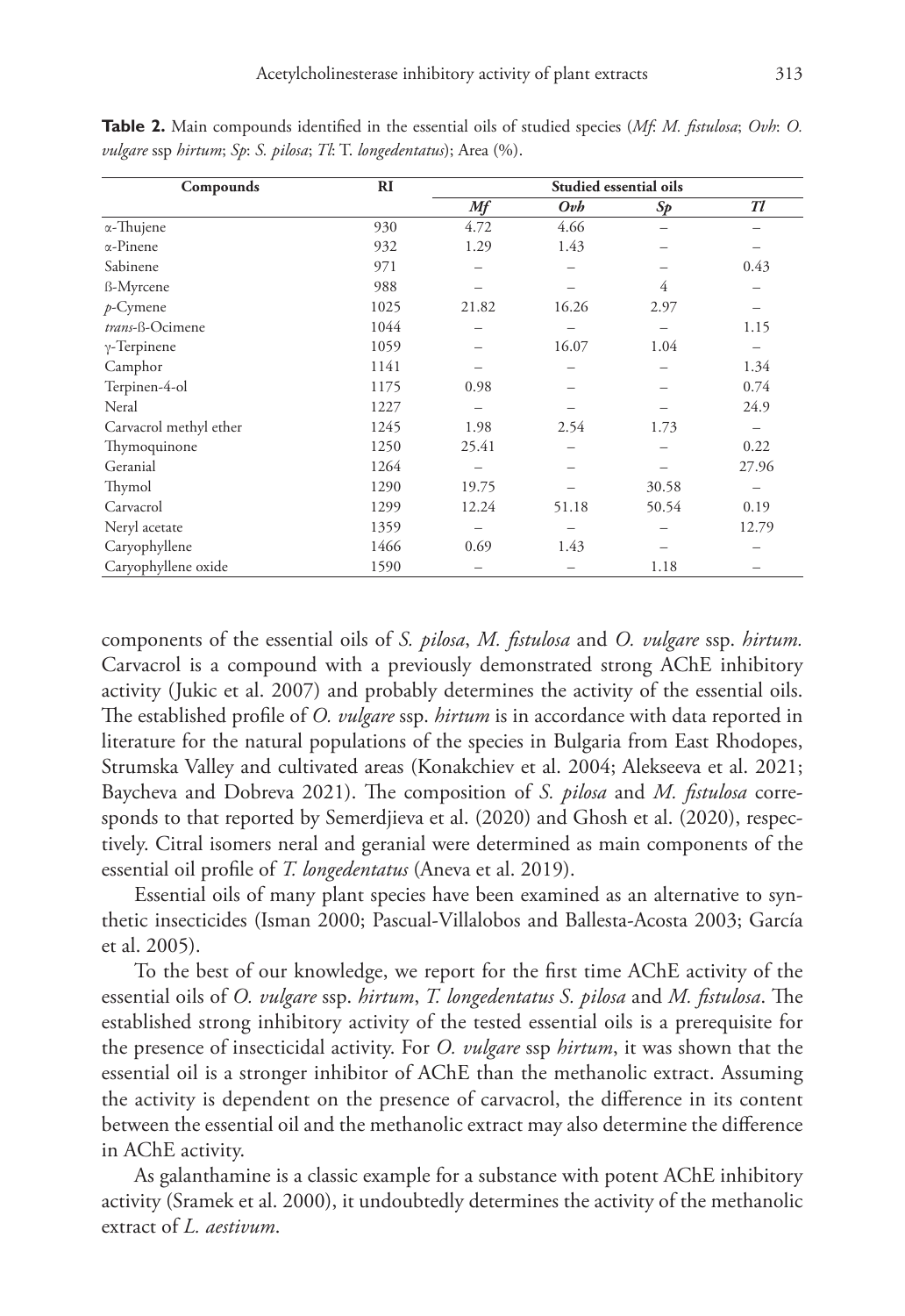# **Conclusion**

The obtained results indicate that the essential oils of *Monarda fistulosa*, *Satureja pilosa*, *Origanum vulgare* subsp. *hirtum* and *Thymus longedentatus* and the methanolic extract of *Leucojum aestivum* possess the strongest AChE inhibitory activity. GC/MS analysis proved the presence of bioactive compounds in these plant products. Thus, we recommend them to be tested for insecticidal activity in the future.

# **Acknowledgements**

This research was supported by the Bulgarian National Science Fund, Bulgarian Ministry of Education and Science (Grant DN 16/2, 11.12.2017).

# **References**

- Alekseeva M, Zagorcheva T, Rusanova M, Rusanov K, Atanassov I (2021) Genetic and flower volatile diversity in natural populations of *Origanum vulgare* subsp. *hirtum* (Link) Ietsw. in Bulgaria: Toward the development of a core collection. Frontiers in Plant Science 12: e679063.<https://doi.org/10.3389/fpls.2021.679063>
- Aneva I, Trendafilova A, Nikolova M, Todorova M, Georgieva K (2019) Essential oil composition of the Balkan endemic *Thymus longedentatus* (Degen & Urum.) Ronniger. Boletín Latinoamericano y del Caribe de Plantas Medicinales y Aromáticas 18: 197–203. [https://](https://doi.org/10.37360/blacpma.19.18.2.13) [doi.org/10.37360/blacpma.19.18.2.13](https://doi.org/10.37360/blacpma.19.18.2.13)
- Baycheva SK, Dobreva KZ (2021) Chemical composition of Bulgarian white oregano (*Origanum heracleoticum* L.) essential oils. IOP Conference Series. Materials Science and Engineering 1031(1): e012107.<https://doi.org/10.1088/1757-899X/1031/1/012107>
- Berkov S, Pechlivanova D, Denev R, Nikolova M, Georgieva L, Sidjimova B, Bakalov D, Tafradjiiska R, Stoynev A, Momekov G, Bastida J (2021) GC-MS analysis of Amaryllidaceae and Sceletium-type alkaloids in bioactive fractions from Narcissus cv. Hawera. Rapid Communications in Mass Spectrometry 35: e9116.<https://doi.org/10.1002/rcm.9116>
- Elgorashi EE, Stafford GI, Van Staden J (2004) Acetylcholinesterase enzyme inhibitory effects of amaryllidaceae alkaloids. Planta Medica 70(3): 260-262. [https://doi.](https://doi.org/10.1055/s-2004-818919) [org/10.1055/s-2004-818919](https://doi.org/10.1055/s-2004-818919)
- García M, Donadel OJ, Ardanaz CE, Tonn CE, Sosa ME (2005) Toxic and repellent effects of *Baccharis salicifolia* essential oil on *Tribulium castaneum.* Pest Management Science 61(6): 612–618.<https://doi.org/10.1002/ps.1028>
- Ghosh M, Schepetkin IA, Özek G, Özek T, Khlebnikov AI, Damron DS, Quinn MT (2020) Essential Oils from *Monarda fistulosa*: Chemical composition and activation of transient receptor potential A1 (TRPA1) channels. Molecules (Basel, Switzerland) 25(21): e4873. <https://doi.org/10.3390/molecules25214873>